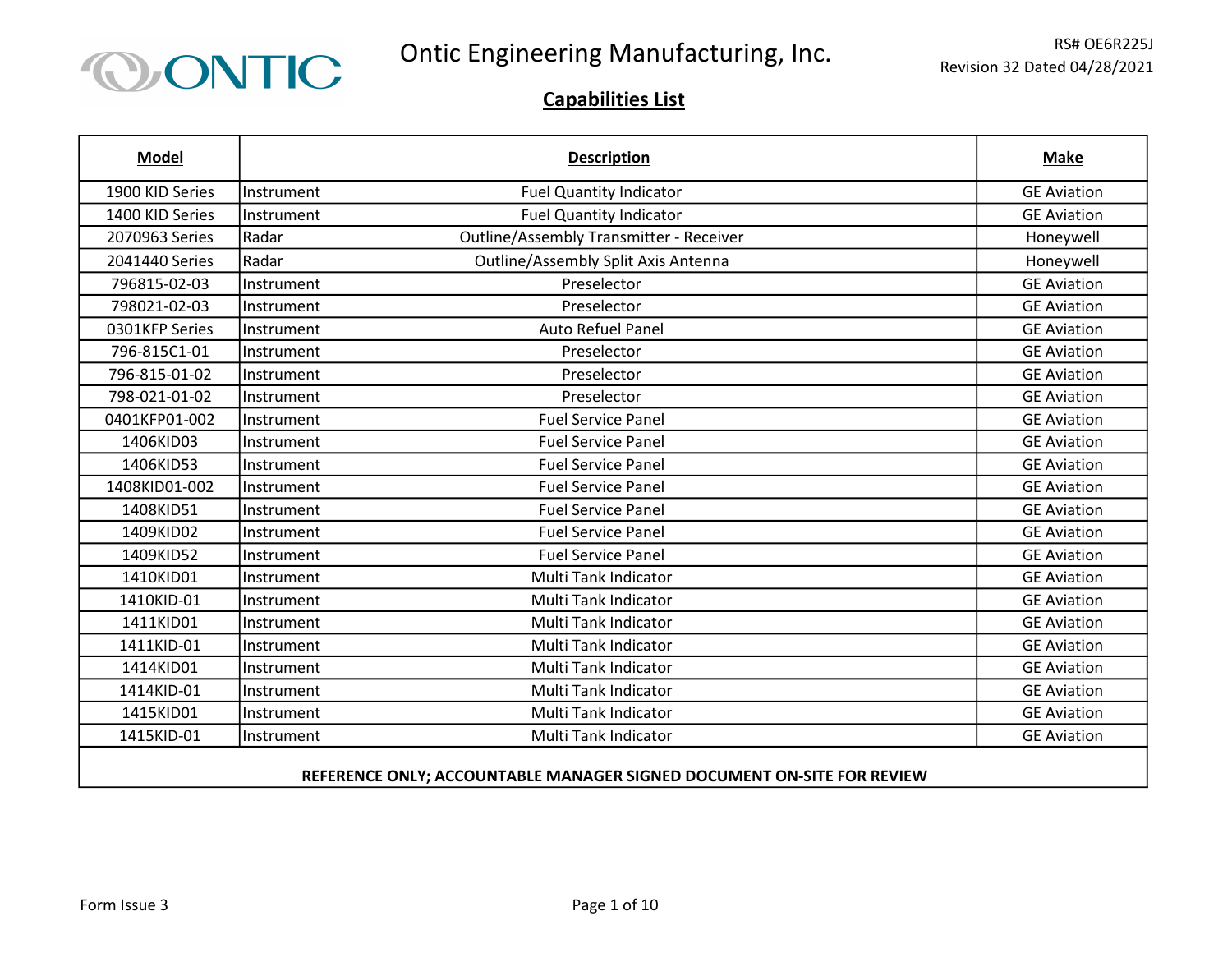

| <b>Model</b>                                                           |            | <b>Description</b>                  | <b>Make</b>        |
|------------------------------------------------------------------------|------------|-------------------------------------|--------------------|
| 1410KID51                                                              | Instrument | Multi Tank Indicator                | <b>GE Aviation</b> |
| 1411KID51                                                              | Instrument | Multi Tank Indicator                | <b>GE Aviation</b> |
| 1414KID51                                                              | Instrument | Multi Tank Indicator                | <b>GE Aviation</b> |
| 1415KID51                                                              | Instrument | Multi Tank Indicator                | <b>GE Aviation</b> |
| 1420KID1-1                                                             | Instrument | <b>Multi Tank Indicator</b>         | <b>GE Aviation</b> |
| 1420KID51-1                                                            | Instrument | Multi Tank Indicator                | <b>GE Aviation</b> |
| 1421KID1-1                                                             | Instrument | Multi Tank Indicator                | <b>GE Aviation</b> |
| 1421KID51-1                                                            | Instrument | Multi Tank Indicator                | <b>GE Aviation</b> |
| 0102KIP01-017                                                          | Instrument | <b>Combined Processor Totaliser</b> | <b>GE Aviation</b> |
| 0102KIP02-018                                                          | Instrument | <b>Combined Processor Totaliser</b> | <b>GE Aviation</b> |
| 0102KIP01-021                                                          | Instrument | <b>Combined Processor Totaliser</b> | <b>GE Aviation</b> |
| 0106KIP02-018                                                          | Instrument | <b>Combined Processor Totaliser</b> | <b>GE Aviation</b> |
| 0106KIP02-022                                                          | Instrument | <b>Combined Processor Totaliser</b> | <b>GE Aviation</b> |
| 0101KIP-01-001                                                         | Instrument | <b>Combined Processor Totaliser</b> | <b>GE Aviation</b> |
| 0101KIP-02-004                                                         | Instrument | <b>Combined Processor Totaliser</b> | <b>GE Aviation</b> |
| 0101KIP-03-015                                                         | Instrument | <b>Combined Processor Totaliser</b> | <b>GE Aviation</b> |
| 0101KIP-04-016                                                         | Instrument | <b>Combined Processor Totaliser</b> | <b>GE Aviation</b> |
| 0101KIP05-015                                                          | Instrument | <b>Combined Processor Totaliser</b> | <b>GE Aviation</b> |
| 0101KIP07-015                                                          | Instrument | <b>Combined Processor Totaliser</b> | <b>GE Aviation</b> |
| 0105KIP-04-016                                                         | Instrument | <b>Combined Processor Totaliser</b> | <b>GE Aviation</b> |
| 0105KIP06-016                                                          | Instrument | <b>Combined Processor Totaliser</b> | <b>GE Aviation</b> |
| 0105KIP08-016                                                          | Instrument | <b>Combined Processor Totaliser</b> | <b>GE Aviation</b> |
| 2323-01                                                                | Instrument | <b>Fuel Quantity Indicator</b>      | <b>GE Aviation</b> |
| 2120-51-1                                                              | Instrument | Fuel Quantity Indicator             | <b>GE Aviation</b> |
| 2120-52-1                                                              | Instrument | <b>Fuel Quantity Indicator</b>      | <b>GE Aviation</b> |
| 2120-53-1                                                              | Instrument | <b>Fuel Quantity Indicator</b>      | <b>GE Aviation</b> |
| REFERENCE ONLY; ACCOUNTABLE MANAGER SIGNED DOCUMENT ON-SITE FOR REVIEW |            |                                     |                    |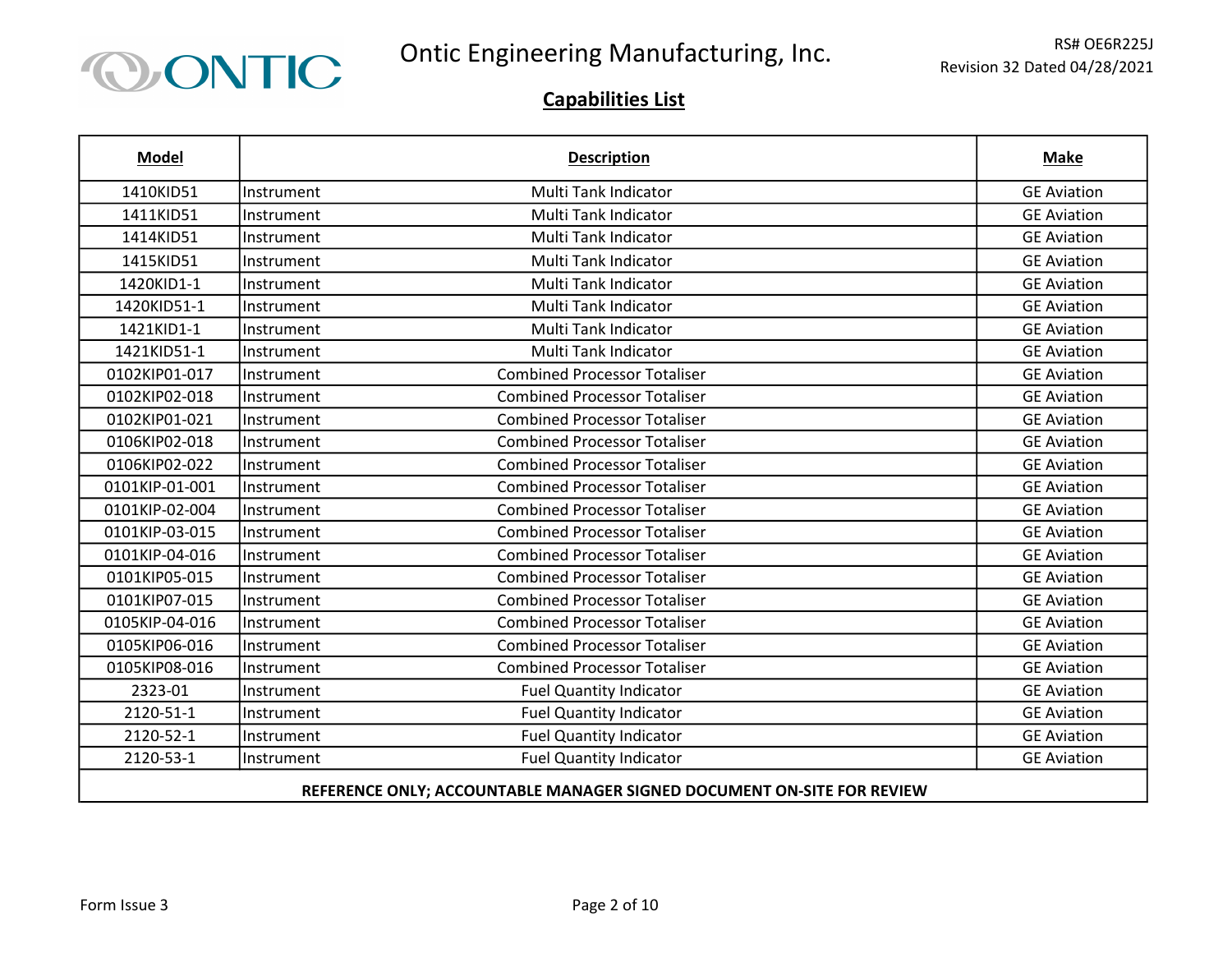

| <b>Model</b>                                                           |            | <b>Description</b>                   | <b>Make</b>        |
|------------------------------------------------------------------------|------------|--------------------------------------|--------------------|
| 2120-54-1                                                              | Instrument | <b>Fuel Quantity Indicator</b>       | <b>GE Aviation</b> |
| 2120-61-1                                                              | Instrument | <b>Fuel Quantity Indicator</b>       | <b>GE Aviation</b> |
| 2120-62-1                                                              | Instrument | <b>Fuel Quantity Indicator</b>       | <b>GE Aviation</b> |
| 1404KID2                                                               | Instrument | <b>Five Tank Indicator</b>           | <b>GE Aviation</b> |
| 1405KID2                                                               | Instrument | <b>Five Tank Indicator</b>           | <b>GE Aviation</b> |
| 1404KID52                                                              | Instrument | <b>Five Tank Indicator</b>           | <b>GE Aviation</b> |
| 1405KID52                                                              | Instrument | <b>Five Tank Indicator</b>           | <b>GE Aviation</b> |
| 6033-01-1                                                              | Instrument | Signal Processor and Refueling Panel | <b>GE Aviation</b> |
| 6033-01-2                                                              | Instrument | Signal Processor and Refueling Panel | <b>GE Aviation</b> |
| 6033-02-1                                                              | Instrument | Signal Processor and Refueling Panel | <b>GE Aviation</b> |
| 6033-03-1                                                              | Instrument | Signal Processor and Refueling Panel | <b>GE Aviation</b> |
| 2300-07-1                                                              | Instrument | <b>Fuel Quantity Indicator</b>       | <b>GE Aviation</b> |
| 2307-02-01                                                             | Instrument | <b>Fuel Quantity Indicator</b>       | <b>GE Aviation</b> |
| 2307-04-01                                                             | Instrument | <b>Fuel Quantity Indicator</b>       | <b>GE Aviation</b> |
| 2307-04-2                                                              | Instrument | <b>Fuel Quantity Indicator</b>       | <b>GE Aviation</b> |
| 2307-06-2                                                              | Instrument | <b>Fuel Quantity Indicator</b>       | <b>GE Aviation</b> |
| 2307-07-2                                                              | Instrument | <b>Fuel Quantity Indicator</b>       | <b>GE Aviation</b> |
| 2307-08-2                                                              | Instrument | <b>Fuel Quantity Indicator</b>       | <b>GE Aviation</b> |
| 2307-09-2                                                              | Instrument | <b>Fuel Quantity Indicator</b>       | <b>GE Aviation</b> |
| 2307-10-2                                                              | Instrument | <b>Fuel Quantity Indicator</b>       | <b>GE Aviation</b> |
| 2307-04-3                                                              | Instrument | <b>Fuel Quantity Indicator</b>       | <b>GE Aviation</b> |
| 2307-06-3                                                              | Instrument | <b>Fuel Quantity Indicator</b>       | <b>GE Aviation</b> |
| 2307-07-3                                                              | Instrument | <b>Fuel Quantity Indicator</b>       | <b>GE Aviation</b> |
| 2307-08-3                                                              | Instrument | <b>Fuel Quantity Indicator</b>       | <b>GE Aviation</b> |
| 2307-09-3                                                              | Instrument | <b>Fuel Quantity Indicator</b>       | <b>GE Aviation</b> |
| 2307-10-3                                                              | Instrument | <b>Fuel Quantity Indicator</b>       | <b>GE Aviation</b> |
| REFERENCE ONLY; ACCOUNTABLE MANAGER SIGNED DOCUMENT ON-SITE FOR REVIEW |            |                                      |                    |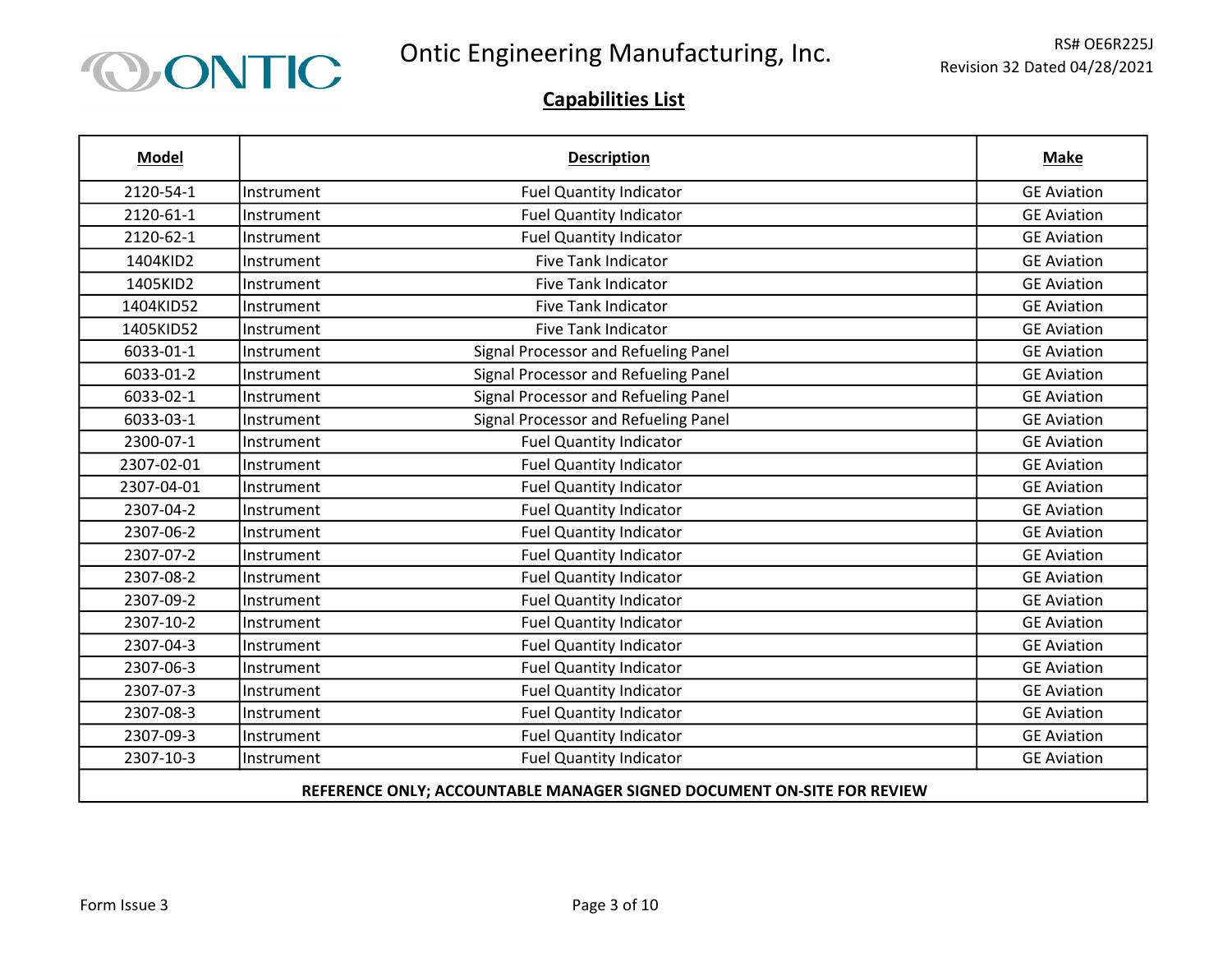

| <b>Model</b>                                                           |            | <b>Description</b>                | <b>Make</b>        |
|------------------------------------------------------------------------|------------|-----------------------------------|--------------------|
| 2307-06-1                                                              | Instrument | <b>Fuel Quantity Indicator</b>    | <b>GE Aviation</b> |
| 2307-07-1                                                              | Instrument | <b>Fuel Quantity Indicator</b>    | <b>GE Aviation</b> |
| 2307-08-1                                                              | Instrument | <b>Fuel Quantity Indicator</b>    | <b>GE Aviation</b> |
| 2307-09-1                                                              | Instrument | <b>Fuel Quantity Indicator</b>    | <b>GE Aviation</b> |
| 2307-10-1                                                              | Instrument | <b>Fuel Quantity Indicator</b>    | <b>GE Aviation</b> |
| 2307-03-1                                                              | Instrument | <b>Fuel Quantity Indicator</b>    | <b>GE Aviation</b> |
| 20-212-04                                                              | Instrument | <b>Fuel Quantity Indicator</b>    | <b>GE Aviation</b> |
| 20-212-05                                                              | Instrument | <b>Fuel Quantity Indicator</b>    | <b>GE Aviation</b> |
| 20-212-06                                                              | Instrument | <b>Fuel Quantity Indicator</b>    | <b>GE Aviation</b> |
| 20-212-07                                                              | Instrument | <b>Fuel Quantity Indicator</b>    | <b>GE Aviation</b> |
| 20-212-08                                                              | Instrument | <b>Fuel Quantity Indicator</b>    | <b>GE Aviation</b> |
| 20-212-09                                                              | Instrument | <b>Fuel Quantity Indicator</b>    | <b>GE Aviation</b> |
| WL0101KID1                                                             | Instrument | <b>Fuel Contents Indicator</b>    | <b>GE Aviation</b> |
| <b>WL0101KID2</b>                                                      | Instrument | <b>Fuel Contents Indicator</b>    | <b>GE Aviation</b> |
| 0101KPR/1                                                              | Instrument | <b>Fuel Quantity Preselector</b>  | <b>GE Aviation</b> |
| 0101KPR/2                                                              | Instrument | <b>Fuel Quantity Preselector</b>  | <b>GE Aviation</b> |
| 2101-01-1                                                              | Instrument | <b>Fuel Quantity Preselector</b>  | <b>GE Aviation</b> |
| 2101-01-2                                                              | Instrument | <b>Fuel Quantity Preselector</b>  | <b>GE Aviation</b> |
| 3614657-0101                                                           | Instrument | <b>Sector Scan Control</b>        | Honeywell          |
| 2120-01-1                                                              | Instrument | <b>Fuel Quantity Preselector</b>  | <b>GE Aviation</b> |
| 2120-02-1                                                              | Instrument | <b>Fuel Quantity Preselector</b>  | <b>GE Aviation</b> |
| 2120-03-1                                                              | Instrument | <b>Fuel Quantity Preselector</b>  | <b>GE Aviation</b> |
| 2120-04-1                                                              | Instrument | <b>Fuel Quantity Preselector</b>  | <b>GE Aviation</b> |
| 2120-11-1                                                              | Instrument | <b>Fuel Quantity Preselector</b>  | <b>GE Aviation</b> |
| 2120-12-1                                                              | Instrument | <b>Fuel Quantity Preselector</b>  | <b>GE Aviation</b> |
| 0103KFP01                                                              | Instrument | <b>Fueling Control Panel FQIS</b> | <b>GE Aviation</b> |
| REFERENCE ONLY; ACCOUNTABLE MANAGER SIGNED DOCUMENT ON-SITE FOR REVIEW |            |                                   |                    |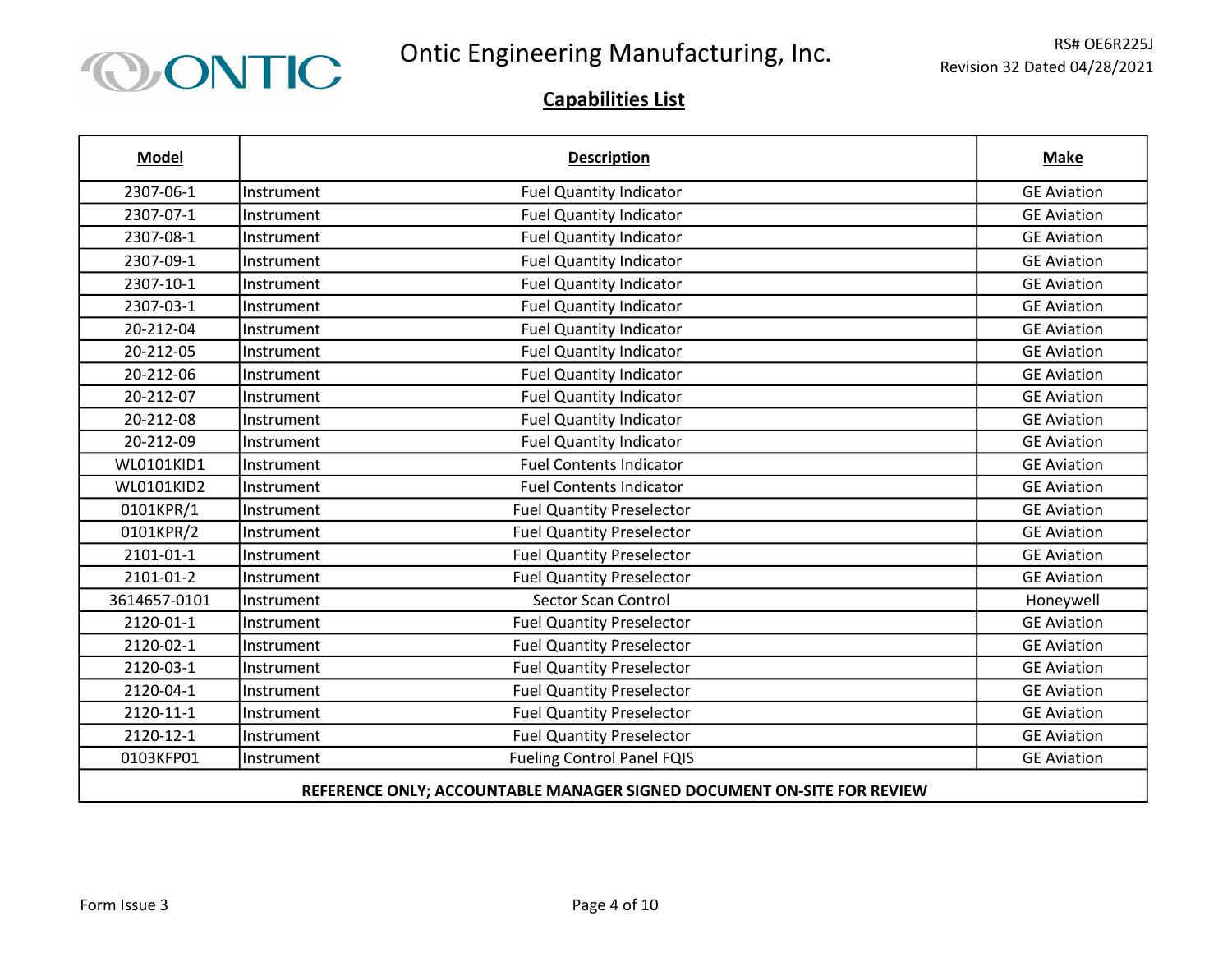

| <b>Model</b>                                                           |            | <b>Description</b>                | <b>Make</b>           |
|------------------------------------------------------------------------|------------|-----------------------------------|-----------------------|
| 0103KFP02                                                              | Instrument | <b>Fueling Control Panel FQIS</b> | <b>GE Aviation</b>    |
| 0103KFP03                                                              | Instrument | <b>Fueling Control Panel FQIS</b> | <b>GE Aviation</b>    |
| <b>WL0201KID1</b>                                                      | Instrument | <b>Fuel Quantity Preselector</b>  | <b>GE Aviation</b>    |
| <b>WL0201KID2</b>                                                      | Instrument | <b>Fuel Quantity Preselector</b>  | <b>GE Aviation</b>    |
| <b>WL0201KID3</b>                                                      | Instrument | <b>Fuel Quantity Preselector</b>  | <b>GE Aviation</b>    |
| <b>WL0201KID4</b>                                                      | Instrument | <b>Fuel Quantity Preselector</b>  | <b>GE Aviation</b>    |
| 2167-01-2                                                              | Instrument | Fuel Indicator (Totalizer)        | <b>GE Aviation</b>    |
| 20-262-01                                                              | Instrument | <b>Fuel Quantity Preselector</b>  | <b>GE Aviation</b>    |
| 2070965-series                                                         | Radar      | <b>Control Box</b>                | Honeywell             |
| <b>H188C</b>                                                           | Instrument | <b>PFCS Indicator</b>             | Novatronics of Canada |
| <b>H200B</b>                                                           | Instrument | <b>Trim Position Indicator</b>    | Novatronics of Canada |
| H199B                                                                  | Instrument | <b>PFCS Indicator</b>             | Novatronics of Canada |
| 2322-01-1                                                              | Instrument | <b>Fuel Quantity Indicator</b>    | <b>GE Aviation</b>    |
| 0204KID01                                                              | Instrument | <b>Fuel Quantity Indicator</b>    | <b>GE Aviation</b>    |
| 2070409-series                                                         | Radar      | Split-Axis Antenna                | <b>Bendix</b>         |
| H203D                                                                  | Instrument | <b>Flap Position Indicator</b>    | Novatronics Inc.      |
| 341EDP1 Series                                                         | Instrument | <b>Engine Display Panel</b>       | <b>GE Aviation</b>    |
| 2610-08-01                                                             | Instrument | Digital Electronic Chronometer    | <b>GE Aviation</b>    |
| 407EED1-1                                                              | Instrument | <b>Standby Engine Indicator</b>   | <b>GE Aviation</b>    |
| 404EED1-1                                                              | Instrument | <b>Standby Engine Indicator</b>   | <b>GE Aviation</b>    |
| 406EED1-1                                                              | Instrument | <b>Standby Engine Indicator</b>   | <b>GE Aviation</b>    |
| 405EED1-2                                                              | Instrument | <b>Standby Engine Indicator</b>   | <b>GE Aviation</b>    |
| 401EED1-1                                                              | Instrument | <b>Standby Engine Indicator</b>   | <b>GE Aviation</b>    |
| 402EED2-1                                                              | Instrument | <b>Standby Engine Indicator</b>   | <b>GE Aviation</b>    |
| 402EED1-3                                                              | Instrument | <b>Standby Engine Indicator</b>   | <b>GE Aviation</b>    |
| 402EED1-1                                                              | Instrument | <b>Standby Engine Indicator</b>   | <b>GE Aviation</b>    |
| REFERENCE ONLY; ACCOUNTABLE MANAGER SIGNED DOCUMENT ON-SITE FOR REVIEW |            |                                   |                       |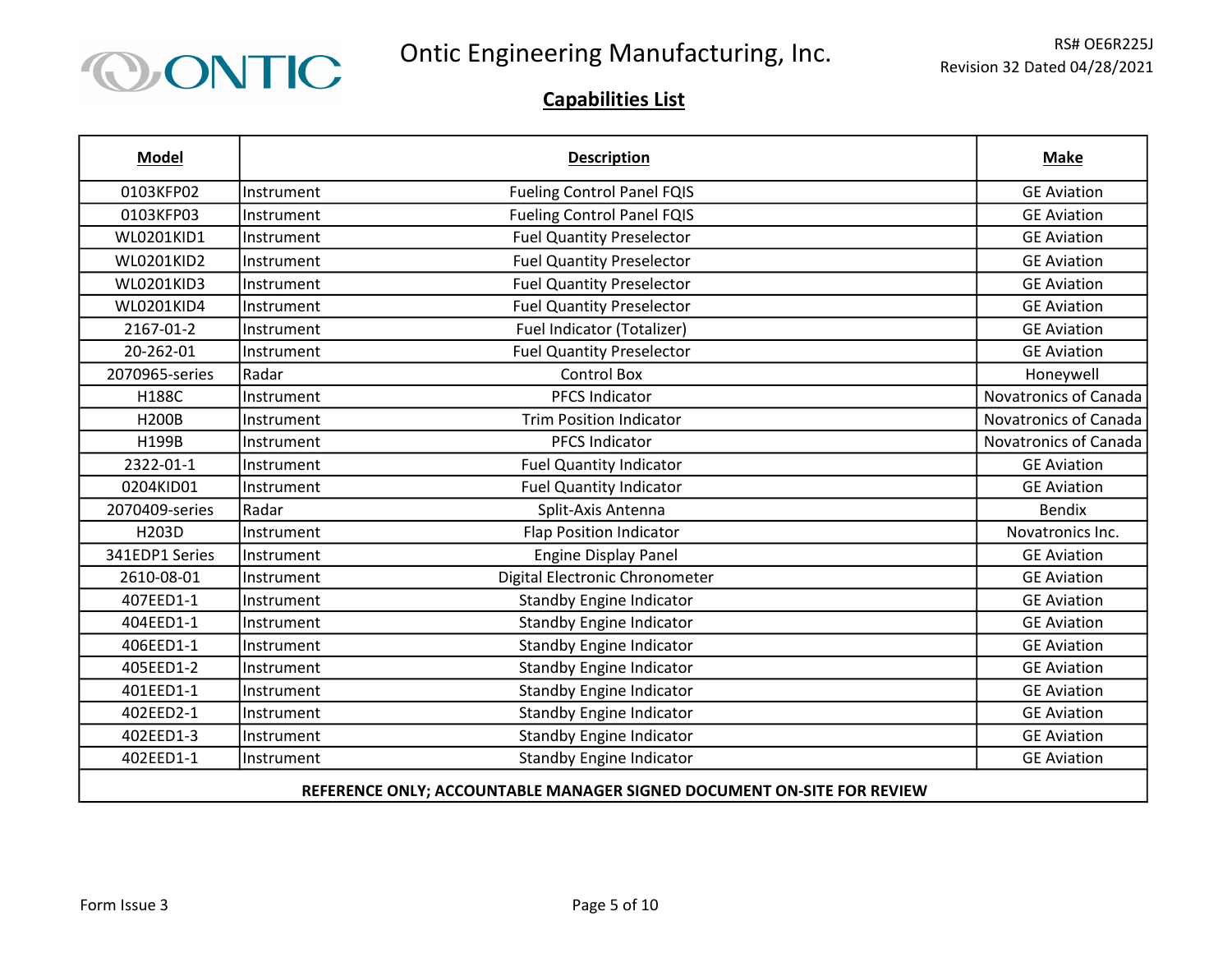

| <b>Model</b>                                                           |            | <b>Description</b>                      | <b>Make</b>           |
|------------------------------------------------------------------------|------------|-----------------------------------------|-----------------------|
| 2610-11-1                                                              | Instrument | Digital Electronic Chronometer          | <b>GE Aviation</b>    |
| 2061-15-1                                                              | Instrument | <b>Flap Position Indicator</b>          | <b>GE Aviation</b>    |
| H201B                                                                  | Instrument | <b>Elevator Trim Indicator</b>          | <b>Curtiss Wright</b> |
| 301EDP1 Series                                                         | Instrument | <b>Engine Display Panel</b>             | <b>GE Aviation</b>    |
| 211EDP1 Series                                                         | Instrument | <b>EIS Secondary Display Panel</b>      | <b>GE Aviation</b>    |
| 212EDP1 Series                                                         | Instrument | <b>EIS Secondary Display Panel</b>      | <b>GE Aviation</b>    |
| <b>WL202EED Series</b>                                                 | Instrument | Temperature Indicator                   | <b>GE Aviation</b>    |
| <b>WL203EED Series</b>                                                 | Instrument | Fuel Flow/Used Indicator                | <b>GE Aviation</b>    |
| 221EDP2-2                                                              | Instrument | <b>System Display Panel</b>             | <b>GE Aviation</b>    |
| 331EDP1-2                                                              | Instrument | <b>EIS Primary Engine Display Panel</b> | <b>GE Aviation</b>    |
| 321EDP3-2                                                              | Instrument | <b>EIS Primary Engine Display Panel</b> | <b>GE Aviation</b>    |
| 2620-02-1                                                              | Instrument | <b>Electronic Clock</b>                 | <b>GE Aviation</b>    |
| 2610-13-1                                                              | Instrument | Digital Electronic Chronometer          | <b>GE Aviation</b>    |
| 2610-12-1                                                              | Instrument | Digital Electronic Chronometer          | <b>GE Aviation</b>    |
| 2610-10-1                                                              | Instrument | Digital Electronic Chronometer          | <b>GE Aviation</b>    |
| 2610-07-1                                                              | Instrument | Digital Electronic Chronometer          | <b>GE Aviation</b>    |
| 2261-02-1                                                              | Instrument | TAT/SAT/TAS Indicator                   | <b>GE Aviation</b>    |
| 2061-14-1                                                              | Instrument | <b>Flap Position Indicator</b>          | <b>GE Aviation</b>    |
| <b>KCA0105W</b>                                                        | Instrument | <b>Standby Compass</b>                  | <b>GE Aviation</b>    |
| 2600-03-1                                                              | Instrument | <b>Digital Electronic Clock</b>         | <b>GE Aviation</b>    |
| 2600-04-1                                                              | Instrument | <b>Digital Electronic Clock</b>         | <b>GE Aviation</b>    |
| 2600-05-1                                                              | Instrument | <b>Digital Electronic Clock</b>         | <b>GE Aviation</b>    |
| 201EDP1-1                                                              | Instrument | System Display Panel                    | <b>GE Aviation</b>    |
| 312EDP1 Series                                                         | Instrument | EIS Primary Engine Display Panel        | <b>GE Aviation</b>    |
| 312EDP2 Series                                                         | Instrument | EIS Primary Engine Display Panel        | <b>GE Aviation</b>    |
| REFERENCE ONLY; ACCOUNTABLE MANAGER SIGNED DOCUMENT ON-SITE FOR REVIEW |            |                                         |                       |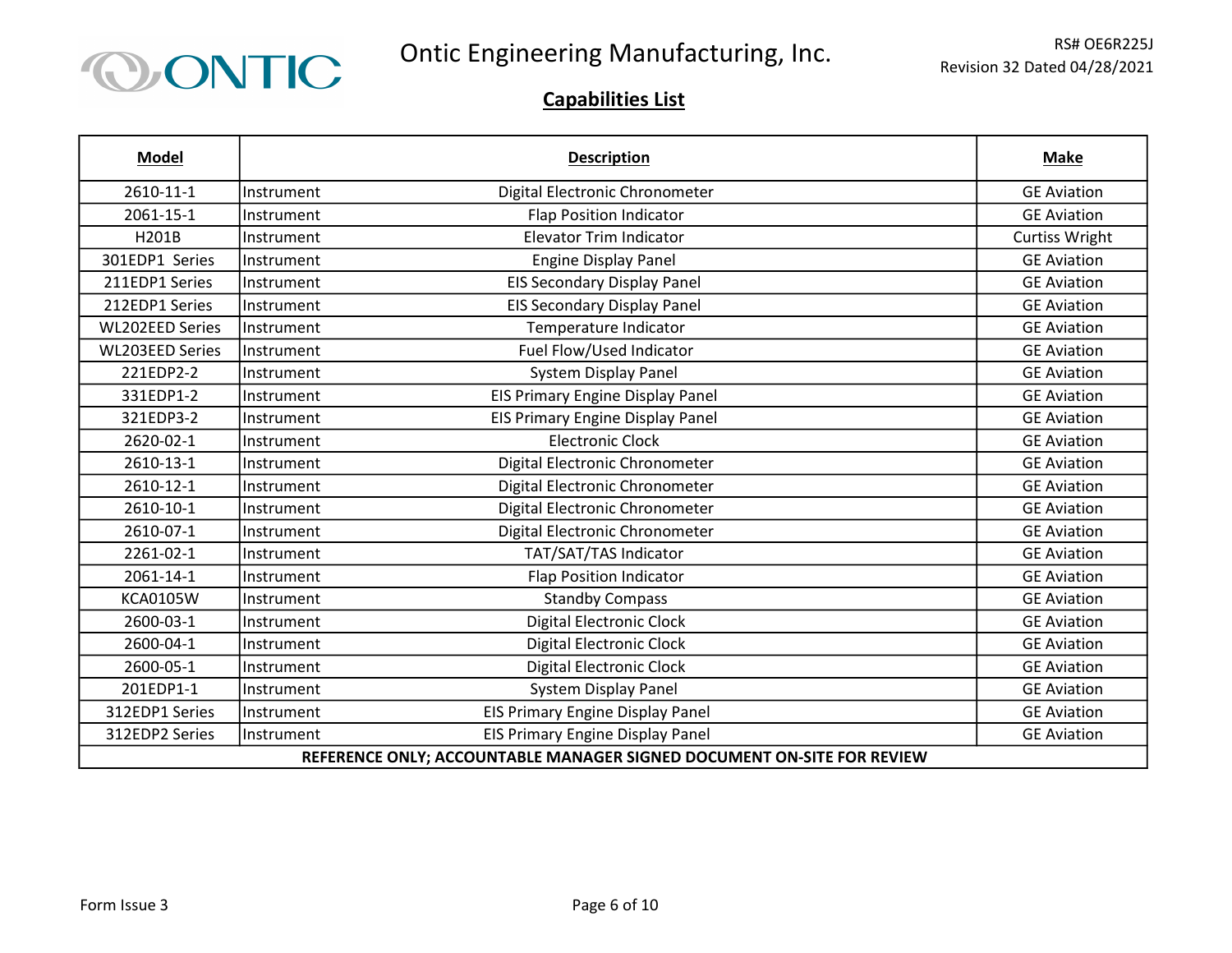

| <b>Model</b>                                                           |            | <b>Description</b>                              | <b>Make</b>           |
|------------------------------------------------------------------------|------------|-------------------------------------------------|-----------------------|
| 311EDP3 Series                                                         | Instrument | EIS Primary Engine Display Panel                | <b>GE Aviation</b>    |
| 311EDP4 Series                                                         | Instrument | <b>EIS Primary Engine Display Panel</b>         | <b>GE Aviation</b>    |
| 311EDP6 Series                                                         | Instrument | <b>EIS Primary Engine Display Panel</b>         | <b>GE Aviation</b>    |
| 2173-01-1                                                              | Instrument | Fuel Quantity Repeater Pre-Selector Indicator   | <b>GE Aviation</b>    |
| 20-210-01                                                              | Instrument | Compartment Temperature Indicator               | <b>GE Aviation</b>    |
| 2855-01-1                                                              | Instrument | <b>Horizontal Situation Indicator</b>           | <b>GE Aviation</b>    |
| 2263-01-1                                                              | Instrument | Compartment Temperature Indicator               | <b>GE Aviation</b>    |
| 2802-01-1                                                              | Instrument | Attitude Indicator                              | <b>GE Aviation</b>    |
| H203X Series                                                           | Instrument | <b>Flap Position Indicator</b>                  | <b>Curtiss Wright</b> |
| <b>WL501RC1</b>                                                        | Instrument | Cabin Rate of Climb Indicator                   | <b>GE Aviation</b>    |
| 80-5185-2-4                                                            | Instrument | <b>Electronic Flight Instrument</b>             | Honeywell             |
| 80-5181-2-2                                                            | Instrument | TCAS (3" Display; Alternate P/N 066-01171-8102) | Honeywell             |
| 80-5181-3-2                                                            | Instrument | TCAS (3" Display; Alternate P/N 066-01171-0901) | Honeywell             |
| 80-5181-3-4                                                            | Instrument | TCAS (3" Display; Alternate P/N 066-01171-0903) | Honeywell             |
| 80-5181-3-5                                                            | Instrument | TCAS (3" Display; Alternate P/N 066-01171-0904) | Honeywell             |
| 80-5181-4-2                                                            | Instrument | TCAS (3" Display; Alternate P/N 066-01171-1001) | Honeywell             |
| 80-5181-4-5                                                            | Instrument | TCAS (3" Display; Alternate P/N 066-01171-1004) | Honeywell             |
| 80-5181-5-2                                                            | Instrument | TCAS (3" Display; Alternate P/N 066-01171-1101  | Honeywell             |
| 80-5181-6-5                                                            | Instrument | TCAS (3" Display; Alternate P/N 066-01171-1704) | Honeywell             |
| 80-5181-7-5                                                            | Instrument | TCAS (3" Display; Alternate P/N 066-01171-1804) | Honeywell             |
| 80-5181-8-5                                                            | Instrument | TCAS (3" Display; Alternate P/N 066-01171-2304) | Honeywell             |
| 80-5181-9-3                                                            | Instrument | TCAS (3" Display; Alternate P/N 066-01171-2702) | Honeywell             |
| 80-5181-9-5                                                            | Instrument | TCAS (3" Display; Alternate P/N 066-01171-2704) | Honeywell             |
| 80-5181-10-5                                                           | Instrument | TCAS (3" Display; Alternate P/N 066-01171-2804) | Honeywell             |
| 80-5181-11-5                                                           | Instrument | TCAS (3" Display; Alternate P/N 066-01171-3104) | Honeywell             |
| 80-5181-12-5                                                           | Instrument | TCAS (3" Display; Alternate P/N 066-01171-3504) | Honeywell             |
| REFERENCE ONLY; ACCOUNTABLE MANAGER SIGNED DOCUMENT ON-SITE FOR REVIEW |            |                                                 |                       |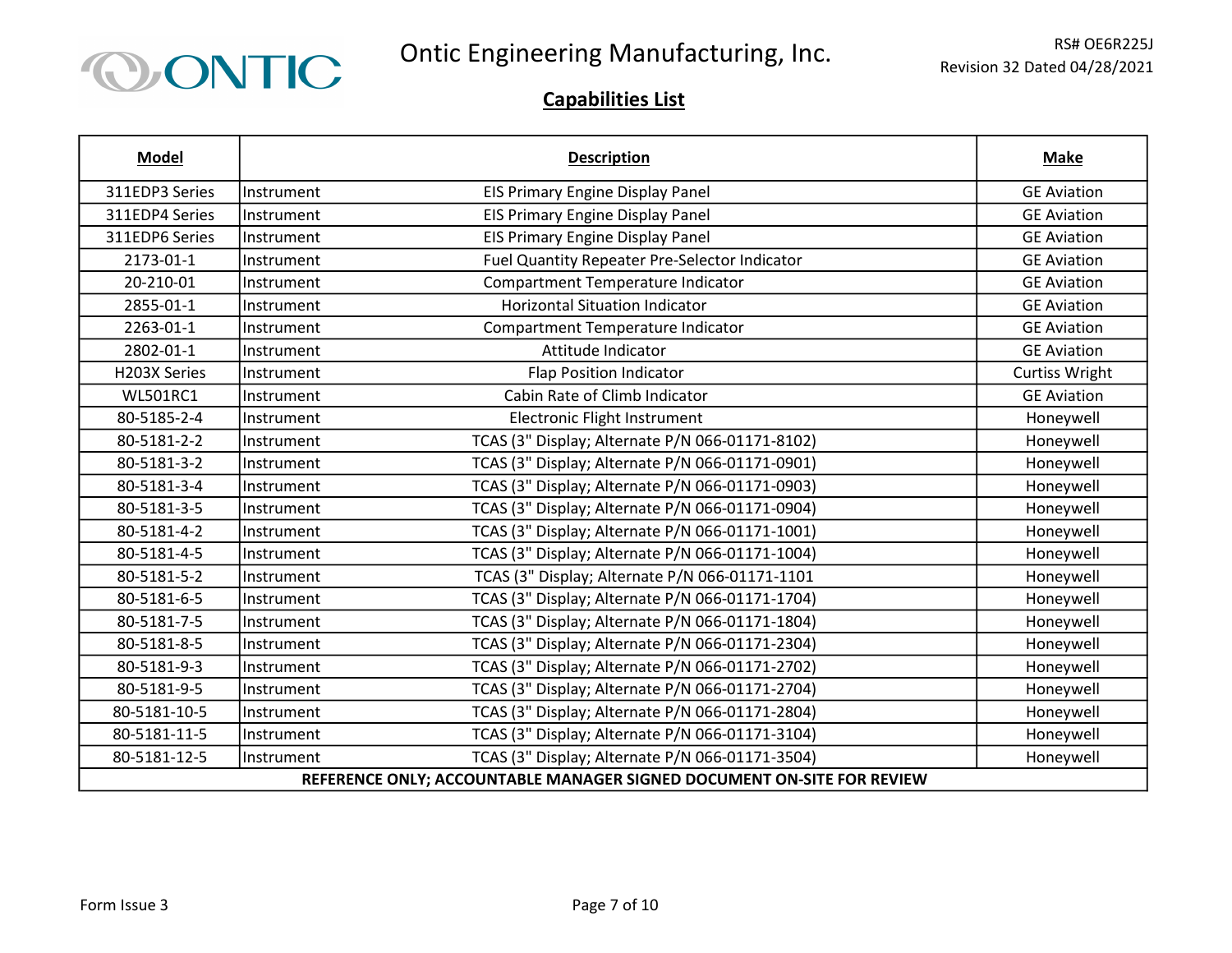

| <b>Model</b>                                                           |            | <b>Description</b>                              | <b>Make</b> |
|------------------------------------------------------------------------|------------|-------------------------------------------------|-------------|
| 80-5181-13-6                                                           | Instrument | TCAS (3" Display; Alternate P/N 066-01171-3706) | Honeywell   |
| 80-5181-14-5                                                           | Instrument | TCAS (3" Display; Alternate P/N 066-01171-3604) | Honeywell   |
| 80-5181-15-5                                                           | Instrument | TCAS (3" Display; Alternate P/N 066-01171-3404) | Honeywell   |
| 80-5145-3-2                                                            | Instrument | EGPWS (3" Display)                              | Honeywell   |
| 80-5145-3-3                                                            | Instrument | EGPWS (3" Display)                              | Honeywell   |
| 80-5145-3-4                                                            | Instrument | EGPWS (3" Display)                              | Honeywell   |
| 80-5145-4-2                                                            | Instrument | EGPWS (3" Display)                              | Honeywell   |
| 80-5145-4-3                                                            | Instrument | EGPWS (3" Display)                              | Honeywell   |
| 80-5145-4-4                                                            | Instrument | EGPWS (3" Display)                              | Honeywell   |
| 80-5145-9-2                                                            | Instrument | EGPWS (3" Display)                              | Honeywell   |
| 80-5145-9-3                                                            | Instrument | EGPWS (3" Display)                              | Honeywell   |
| 80-5145-9-4                                                            | Instrument | EGPWS (3" Display)                              | Honeywell   |
| 80-5145-10-2                                                           | Instrument | EGPWS (3" Display)                              | Honeywell   |
| 80-5145-10-3                                                           | Instrument | EGPWS (3" Display)                              | Honeywell   |
| 80-5145-10-4                                                           | Instrument | EGPWS (3" Display)                              | Honeywell   |
| 80-5204-10-2                                                           | Instrument | MFRD (6" Display)                               | Honeywell   |
| 80-5204-11-3                                                           | Instrument | MFRD (6" Display)                               | Honeywell   |
| 80-5204-11-4                                                           | Instrument | MFRD (6" Display)                               | Honeywell   |
| 80-5204-11-5                                                           | Instrument | MFRD (6" Display)                               | Honeywell   |
| 80-5204-12-3                                                           | Instrument | MFRD (6" Display)                               | Honeywell   |
| 80-5204-12-4                                                           | Instrument | MFRD (6" Display)                               | Honeywell   |
| 80-5204-12-5                                                           | Instrument | MFRD (6" Display)                               | Honeywell   |
| 80-5204-13-3                                                           | Instrument | MFRD (6" Display)                               | Honeywell   |
| 80-5204-13-4                                                           | Instrument | MFRD (6" Display)                               | Honeywell   |
| 80-5204-13-5                                                           | Instrument | MFRD (6" Display)                               | Honeywell   |
| 80-5214-2-2                                                            | Instrument | ROD (6" Display)                                | Honeywell   |
| REFERENCE ONLY; ACCOUNTABLE MANAGER SIGNED DOCUMENT ON-SITE FOR REVIEW |            |                                                 |             |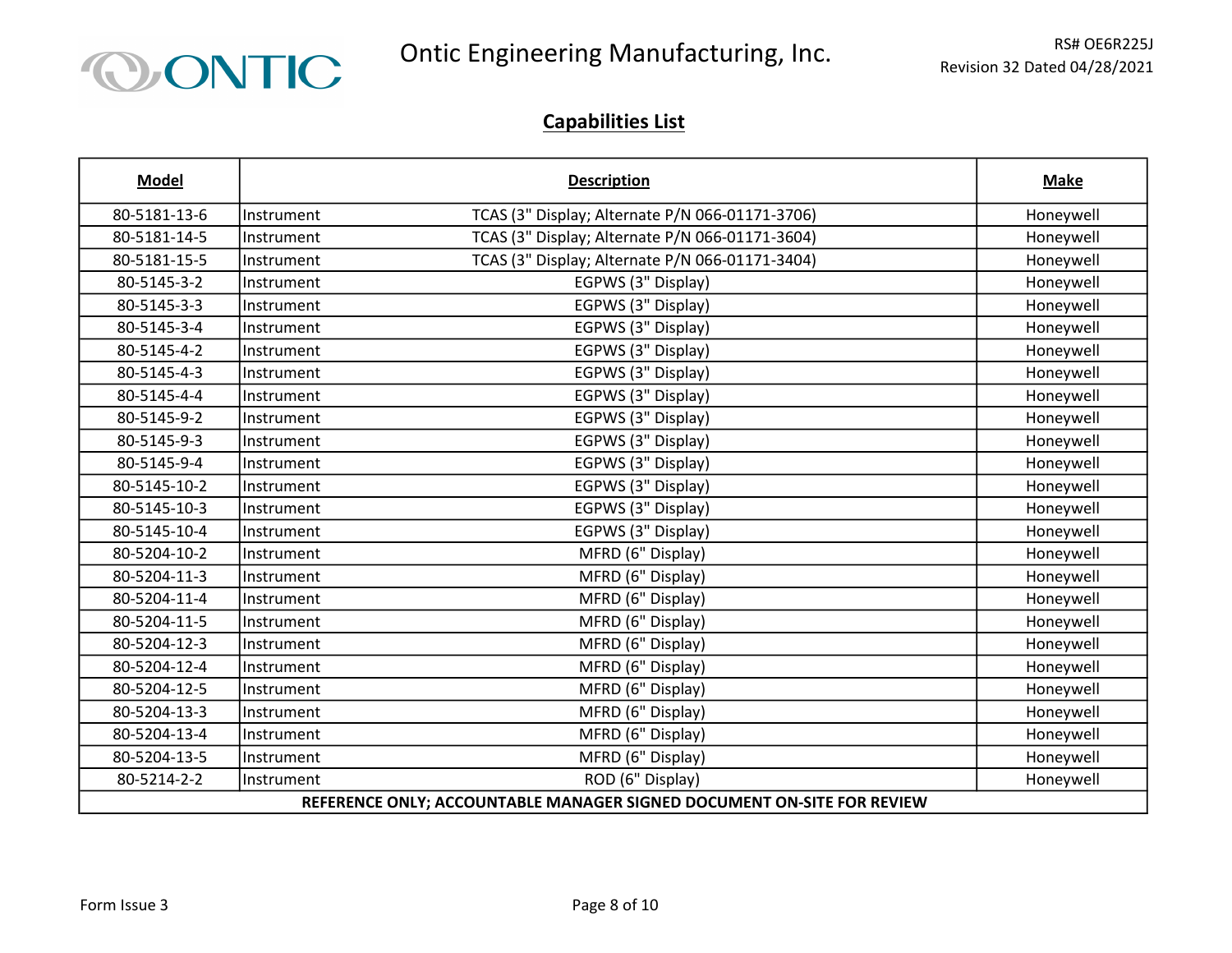

| <b>Model</b>                                                           |            | <b>Description</b>                                                               | <b>Make</b>        |
|------------------------------------------------------------------------|------------|----------------------------------------------------------------------------------|--------------------|
| 80-5214-3-2                                                            | Instrument | ROD (6" Display)                                                                 | Honeywell          |
| 80-5214-4-2                                                            | Instrument | ROD (6" Display)                                                                 | Honeywell          |
| 80-5214-5-2                                                            | Instrument | ROD (6" Display)                                                                 | Honeywell          |
| 2619-02-1                                                              | Instrument | Global Positioning System Chronometer                                            | <b>GE Aviation</b> |
| 2619-02-2                                                              | Instrument | Global Positioning System Chronometer                                            | <b>GE Aviation</b> |
| 2083-08-1                                                              | Instrument | Servoed Mach Airspeed Indicator                                                  | <b>GE Aviation</b> |
| 2083-09-1                                                              | Instrument | Servoed Mach Airspeed Indicator                                                  | <b>GE Aviation</b> |
| 2083-10-1                                                              | Instrument | Servoed Mach Airspeed Indicator                                                  | <b>GE Aviation</b> |
| 2083-11-1                                                              | Instrument | Servoed Mach Airspeed Indicator                                                  | <b>GE Aviation</b> |
| 2083-12-1                                                              | Instrument | Servoed Mach Airspeed Indicator                                                  | <b>GE Aviation</b> |
| 80-0689-5-5                                                            | Instrument | CDU (Alternate P/N L316M30C1004)                                                 | Honeywell          |
| 80-0689-5-6                                                            | Instrument | CDU (Alternate P/N L316M30C1005)                                                 | Honeywell          |
| 80-5125-2-2                                                            | Instrument | Air Transport Indicator (3" Display)                                             | Honeywell          |
| 80-5125-3-3                                                            | Instrument | Air Transport Indicator (3" Display)                                             | Honeywell          |
| 80-5204-14-5                                                           | Instrument | MFRD (6" Display)                                                                | Honeywell          |
| 80-5205-2-2                                                            | Instrument | Electronic Horizontal Situation Indicator (3" Display; Alternate 066-01179-0101) | Honeywell          |
| 80-5205-2-3                                                            | Instrument | Electronic Horizontal Situation Indicator (3" Display; Alternate 066-01179-0103) | Honeywell          |
| 80-5205-2-4                                                            | Instrument | Electronic Horizontal Situation Indicator (3" Display; Alternate 066-01179-0104) | Honeywell          |
| 80-5205-3-2                                                            | Instrument | Electronic Horizontal Situation Indicator (3" Display)                           | Honeywell          |
| 80-5205-3-3                                                            | Instrument | Electronic Horizontal Situation Indicator (3" Display)                           | Honeywell          |
| 80-5205-3-4                                                            | Instrument | Electronic Horizontal Situation Indicator (3" Display)                           | Honeywell          |
| 80-5205-4-2                                                            | Instrument | Electronic Horizontal Situation Indicator (3" Display)                           | Honeywell          |
| 80-5205-4-3                                                            | Instrument | Electronic Horizontal Situation Indicator (3" Display)                           | Honeywell          |
| 80-5205-4-4                                                            | Instrument | Electronic Horizontal Situation Indicator (3" Display)                           | Honeywell          |
| 80-5205-5-2                                                            | Instrument | Electronic Horizontal Situation Indicator (3" Display)                           | Honeywell          |
| REFERENCE ONLY; ACCOUNTABLE MANAGER SIGNED DOCUMENT ON-SITE FOR REVIEW |            |                                                                                  |                    |